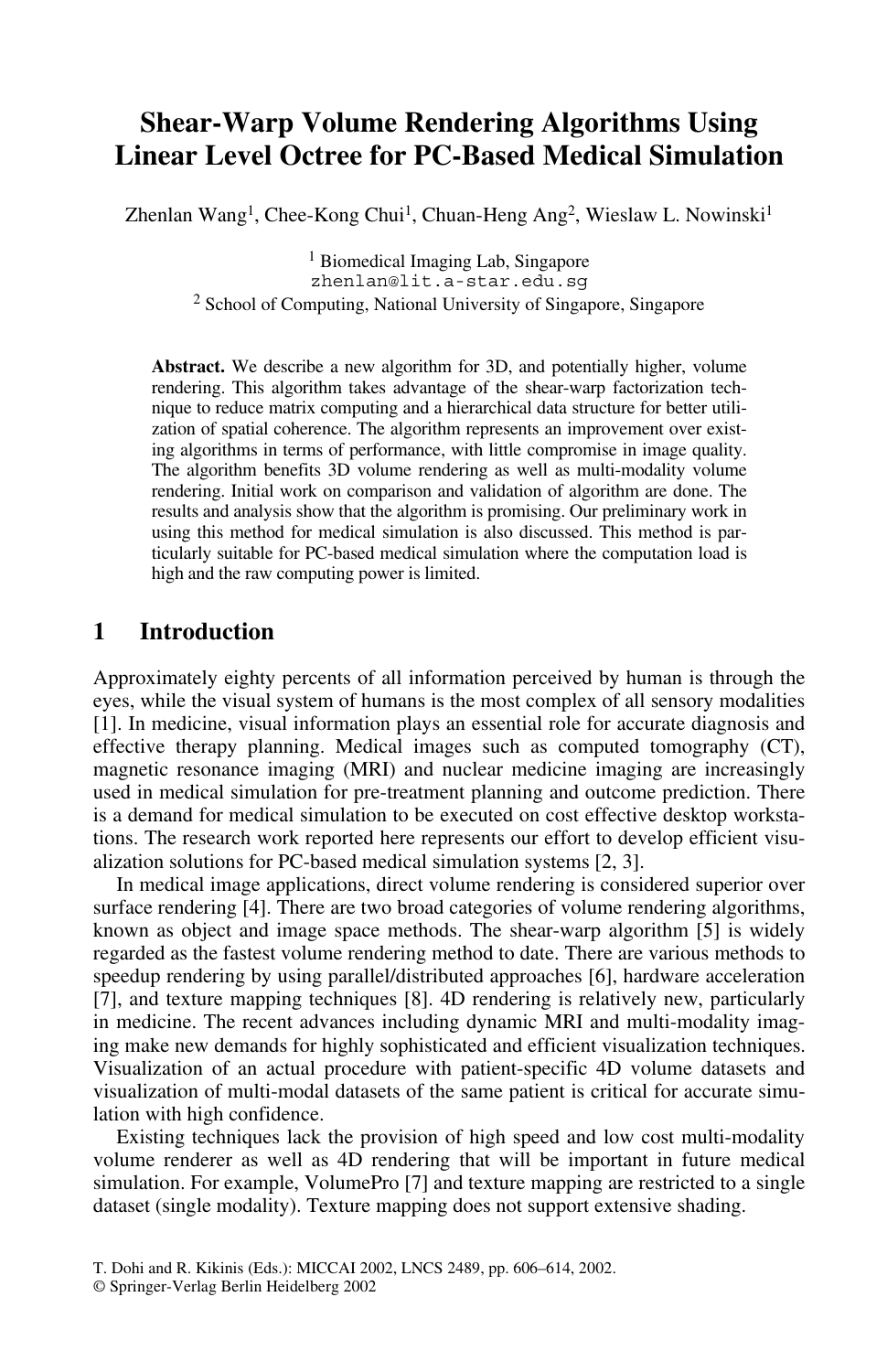A new volume rendering algorithm called LLO-based shear-warp algorithm is presented in this paper. Both suitable data structure and efficient algorithm are explored to achieve fast 3D volume visualization of medical images for simulation on a standard PC. The algorithm takes advantages of both the shear-warp factorization technique and the hierarchical data structure. In contrast to the conventional hierarchical data structure, the algorithm avoid the hierarchical traversal during the rendering. The volume data are encoded so that only the 3D regions containing imaging information need to be accessed and processed. The regions of both low presence and low variation can be visualized efficiently.

The paper is organized as follows. Data structure and algorithm are in sections 2 and 3, respectively. Initial results are in section 4. The application of our method for medical simulation is discussed in section 5, followed by the conclusion.

### **2 Linear Level Octree (LLO)**

#### **2.1 Data Structure**

Octree can be labeled with different schemes. Linear Level Octree (LLO) [9], which is extended from linear octree scheme, is a label scheme with many advantages. LLO inherits all the advantages of linear octree. For instance, only leaf nodes are stored, which greatly reduces not only memory consumption but also, more essentially, the nodes that are required to be processed. It implicitly encodes the location, the size of the nodes, and the path from the root to the nodes. Therefore, it is easier to estimate the relations between arbitrary spatial points and LLO nodes with lower computing cost. More benefits from LLO will be mentioned in the description of the algorithm.

A volume with size  $2^n \times 2^n \times 2^n$  is put into a coordinate system, where n is the resolution of the raster. The back-bottom-left corner of the volume is located at the origin, and its edges are aligned/overlapped with the coordinate axes respectively.

Each octant is labeled with a unique *code key*:  $(L_i, x_i, y_i, z_i)$ , where  $L_i$  is the level of the node, and  $x_i$ ,  $y_i$ , and  $z_i$  are the x, y, z level-coordinates of the node respectively. The code key of the root node is defined as (0, 0, 0, 0).

Assume an arbitrary node A at level  $L_i$  has code key  $(L_i, x_i, y_i, z_i)$ . Then, the backbottom-left subnode of A at level  $L_i + \perp L$  ( $L = 1, 2, ...$ ) has code key  $(L_{i0}, x_{i0}, y_{i0}, z_{i0})$ , where  $L_{i0} = L_i + 1$ .  $X_{i0} = X_i \cdot 2^{1}$ ,  $Y_{i0} = Y_i \cdot 2^{1}$  and  $Z_{i0} = Z_i \cdot 2^{1}$ . The code keys of A's other subnodes at level  $L_i + l$  L are given as follows.

| $L_{i0}$ , $X_{i0}$ , $Y_{i0}$ , $Z_{i0}$                                          |                            | 0, 0, 0, 0               |
|------------------------------------------------------------------------------------|----------------------------|--------------------------|
| $L_{i1}$ , $X_{i1}$ , $Y_{i1}$ , $Z_{i1}$                                          |                            | 0, 1, 0, 0               |
| $L_{i2}, X_{i2}, Y_{i3}, Z_{i2}$                                                   |                            | 0, 0, 1, 0<br>0, 1, 1, 0 |
| $L_{a}$ , $X_{a}$ , $Y_{a}$ , $Z_{a}$<br>$L_{i4}$ , $X_{i4}$ , $Y_{i4}$ , $Z_{i4}$ | $= (L_1, x_1, y_1, z_1) +$ | 0, 0, 0, 1               |
| $L_{55}$ , $X_{55}$ , $Y_{55}$ , $Z_{55}$                                          |                            | 0, 1, 0, 1               |
| $L_{i6}$ , $X_{i6}$ , $Y_{i6}$ , $Z_{i6}$                                          |                            | 0, 0, 1, 1               |
| $L_{i7}$ , $X_{i7}$ , $Y_{i7}$ , $Z_{i7}$                                          |                            | 0, 1, 1, 1               |

We define the distance between two adjacent voxels as one unit. By exploiting the label scheme of LLO, we can infer the following properties of an arbitrary octant node A with code key (L, x, y, z):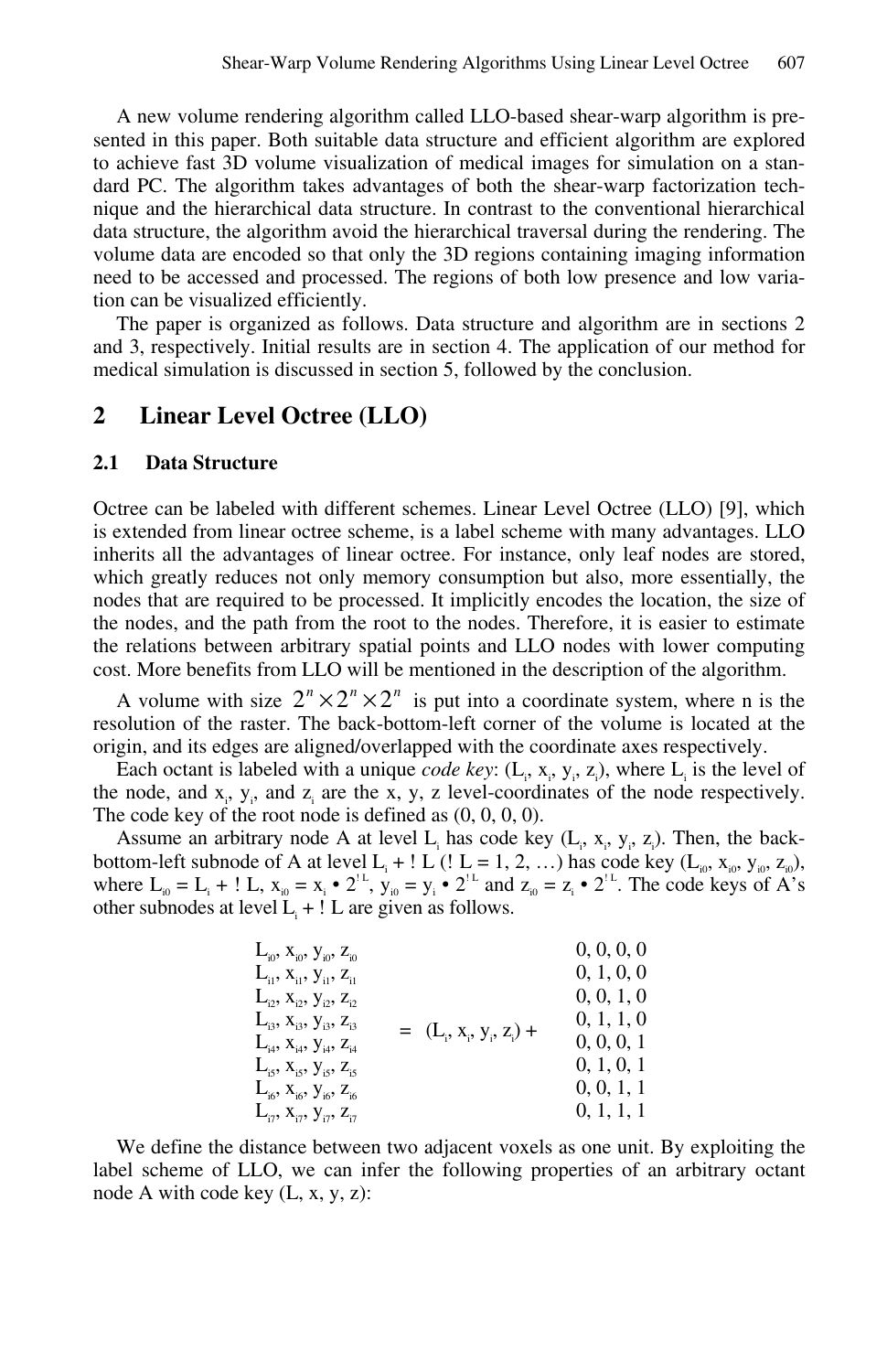- Location =  $(x \cdot 2^L, y \cdot 2^L, z \cdot 2^L)$ where  $! L = n - L$ . This is the absolute location coordinate (not level coordinate) of A's back-bottomleft corner voxel in the coordinate system. Normally, it is also regarded as the location of node A.
- Size =  $2^{L}$ where  $\overline{L} = n - L$ . This is the side length of node A, or in other words, it is the number of voxels contained in one dimension of A.
- The code key of A's upper level (ancestor level), say level  $L_w$  ( $L_w$  <  $L$ ), is:  $(L_w, x/2^L, y/2^L, z/2^L)$ , where  $L = L - L_w$ .

### **2.2 Conversion of Volume to LLO**

To take advantage of the spatial coherency in the volume, LLO is employed in our algorithm. Before rendering, the classified volume is converted into the representation of LLO. We defined the following leaf criteria for LLO generation:

- The smallest octant is of size  $2 \times 2 \times 2$ , i.e., each dimension of the octant contains 2 voxels at least.
- Let *Max* and *Min* be the maximum and minimum value/intensity of all the voxels contained in an octant, respectively. The equation below must be satisfied: *Max* – *Min*  $\mathbb{T}$ , where T is a user predefined threshold (T  $\#$  0).
- If all the voxels contained in an octant are transparent, the octant is a "white" node and it will not be stored. Otherwise, it is a "black" node, and stored.

Besides the leaf node criteria, information saved in each leaf node (i.e. octant data structure) is also an important factor for efficient volume rending. We have the following information saved with the leaf nodes.

- Code key of each leaf node  $(L_i, x_i, y_i, z_i)$ .
- Eight vertex voxels of the leaf node.

We have the eight voxels located at the corners of the octant, say vertex voxels, stored with the leaf node. It is based on the observation that since a group of neighboring voxels can be organized into a leaf octant, their value must be homogeneous (variation under a threshold value). Eight vertex voxels should be enough to represent the sub-volume. Thus, with the leaf node criteria and octant data structure, the whole volume is encoded into LLO and the original volume dataset is not needed any longer.

# **3 LLO-Based Shear-Warp Algorithm**

## **3.1 Rendering Pipeline**

Figure 1 shows the pipeline of our LLO-based shear-warp algorithm. An LLO can be either encoded from volume data or directly loaded from the storage media where an LLO is encoded and previously saved. The rendering procedure is enclosed in the dash-line square. After the LLO is built, octants are output one by one according to the current view direction. A shear-warp renderer is employed for octant rendering. The contribution of each octant is composited to an intermediate image. After all the octants are processed, the intermediate image is swapped for generation of the final image.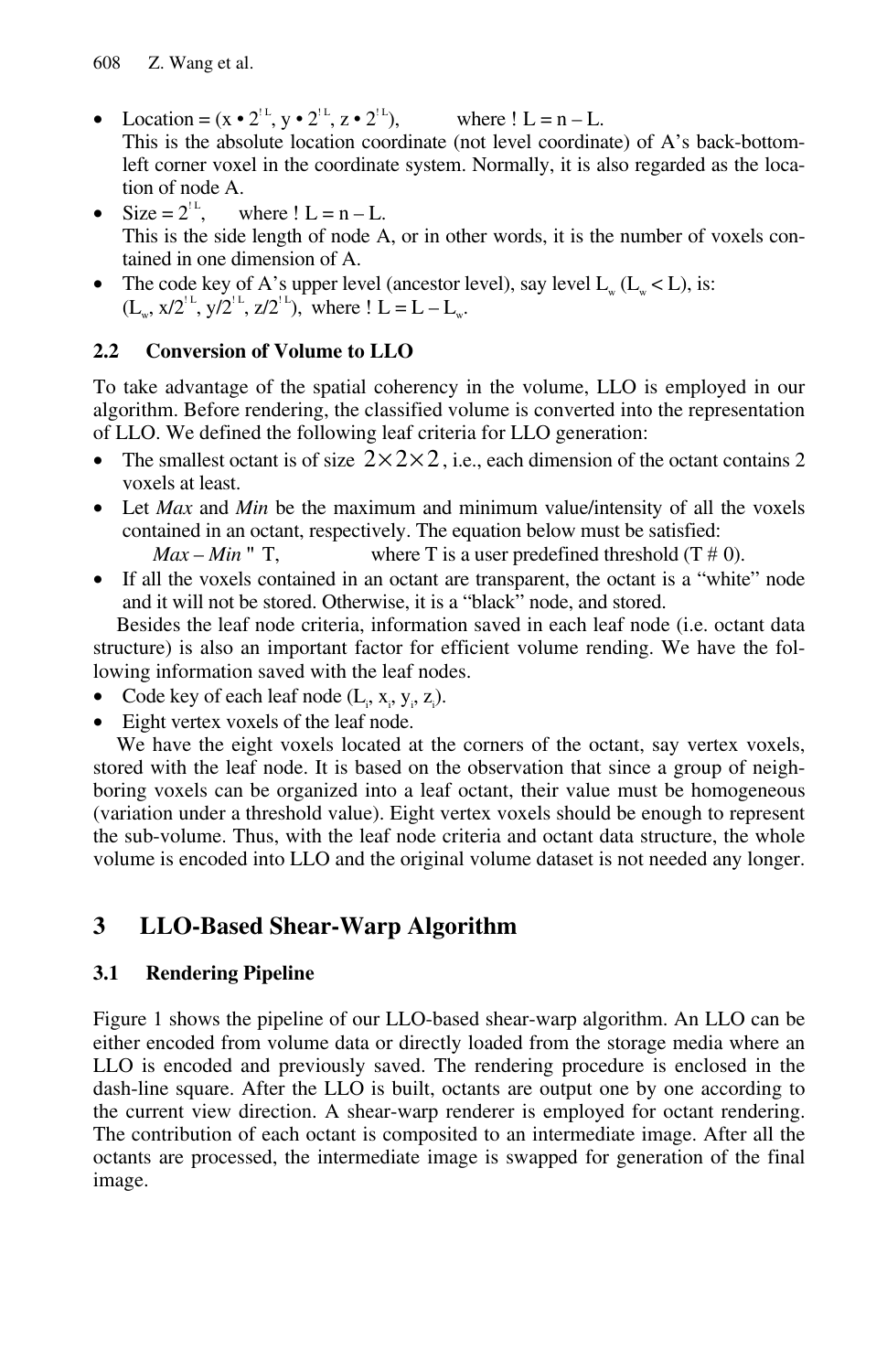

**Fig. 1.** Rendering pipeline of the LLO-based shear-warp algorithm

#### **3.2 Display Order and Traversal of LLO**

In this algorithm, we are taking advantage of an object-order approach to fulfill the image-order volume rendering. Octants instead of voxels become the primitive visualization elements, and the number of nonempty octants is far less than the number of voxels. Because the empty regions do not need to be processed or even checked, processing time can be reduced remarkably. It is realized based on the fact that, for a given set of parallel viewing directions, the octants can be processed in specific order without affecting the result image, and there are only finite (eight) sets of such viewing directions.

To distinguish the child nodes of a parent, a distinctive number is distributed to each of them as showed in Figure 2. A vector, say  $(V_x, V_y, V_z)$ , is used to represent view directions. Thus, display orders of nodes from different view directions are given in Table 1. The underlined node-numbers in same segments imply they have same display priority so that they can be processed in different orders without affecting the result image.



| $(V_{v}, V_{v}, V_{v})$ | <b>Display Orders</b>               |
|-------------------------|-------------------------------------|
| (<0, <0, <0)            | 7, 3, 5, 6, 1, 2, 4, 0              |
| (>0, <0, <0)            | 6, 2, 4, 7, 0, 3, 5, 1              |
| (<0, >0, <0)            | 5, 1, 4, 7, 0, 3, 6, 2              |
| (>0, >0, <0)            | $\frac{4}{9}$ , 0, 5, 6, 1, 2, 7, 3 |
| (<0, <0, >0)            | 3, 1, 2, 7, 0, 5, 6, 4              |
| (>0, <0, >0)            | 2, 0, 3, 6, 1, 4, 7, 5              |
| $(\le0, >0, >0)$        | 1, 0, 3, 5, 2, 4, 7, 6              |
| (>0, >0, >0)            | 0, 1, 2, 4, 3, 5, 6, 7              |

**Fig. 2.** Code of child nodes **Table 1.** Display orders of nodes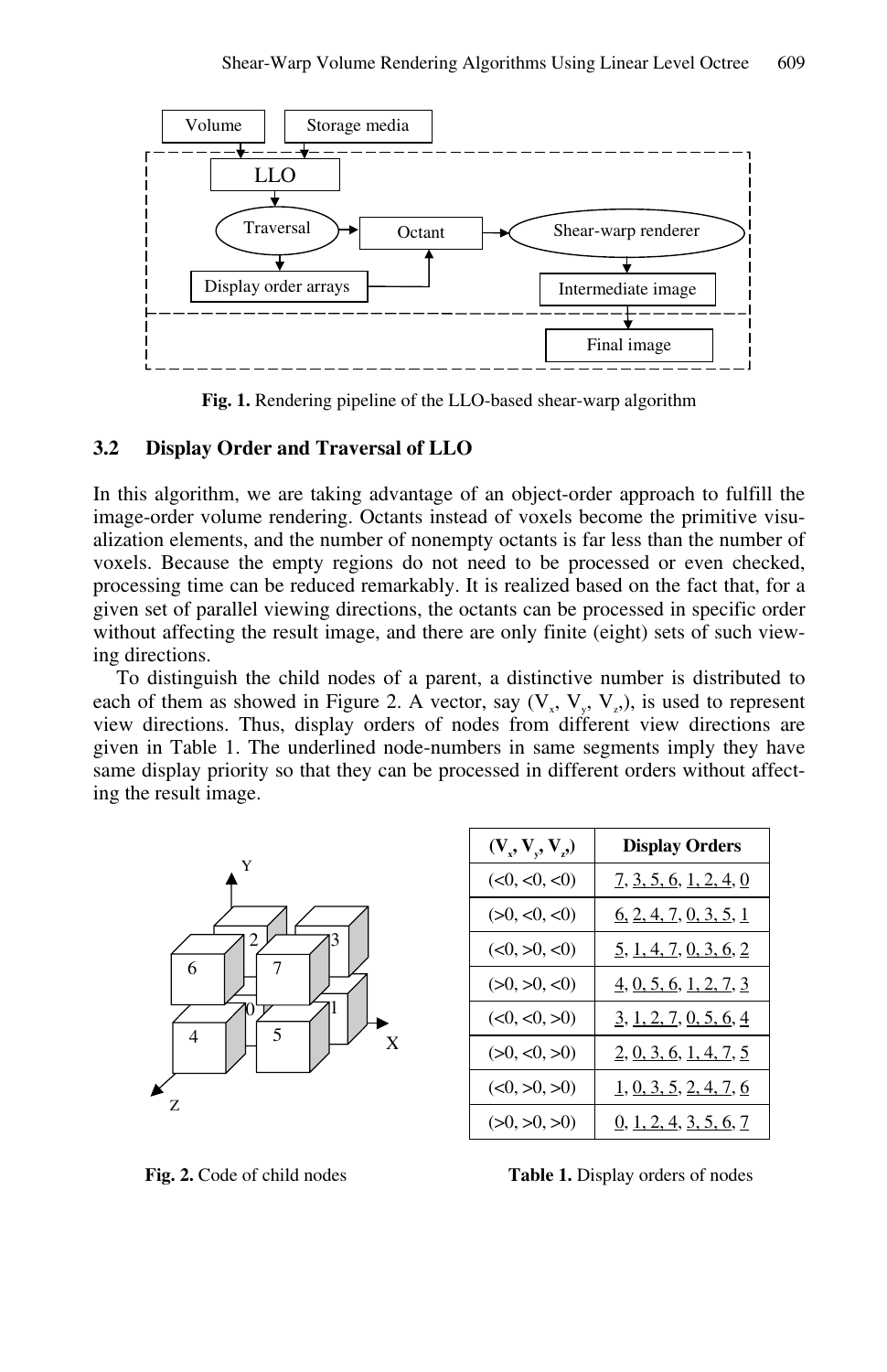With the node-display-order table, the volume data encoded by LLO can be traversed easily with a recursive algorithm. By further exploiting Table 1, we find that there are only four distinctive display orders, while others are just in inverse order. Therefore before rendering, the LLO can be traversed once for each of the four distinctive view directions, and the pointers of the leaf nodes are stored in four different arrays in order. Thus during rendering, it is not necessary to traverse the LLO any longer. According to the current view direction, one of the four display order arrays is selected, and each octant is visualized from the beginning to the end or inverse in the array (Figure 1). Since the traversal of the hierarchical data structure is the most time consuming operation and it is also regarded as the major disadvantage of hierarchical data structure [10], a substantial reduction of computing cost is achieved by this improvement.

#### **3.3 Visualization of Octants with Shear-Warp Rendering**

The share-warp algorithm is used for octant rendering. Octants are transformed into the sheared object space. Given the transformation of the parent node, the transformation of its sub-octant can be efficiently computed. In the sheared space, the octant is projected onto an intermediate image plane, which composite projections of all the octants. The intermediate image is run length encoded so that opaque pixels can be skipped quickly. However, run length encoding of the volume is not needed as only non-transparent sub-volumes are passed to the renderer.

The shaded samples are interpolated in the octant. Since all the samples are interpolated using the same eight vertices in one octant, computing cost can be greatly reduced by incremental computation. For efficient gradient interpolation, the gradients for all eight vertices of each octant are computed and saved with each octant at a preprocessing stage.

After all the octants have been processed, the intermediate image can be warped into the final image with an inexpensive bilinear filter. The rendering procedure is completed.

#### **3.4 Multi-modality Visualization**

Our LLO-based shear-warp algorithm is extended to render multiple modalities simultaneously. Octree is very efficient in set-theoretic operations. If multiple modalities have been encoded into LLO, they can be easily integrated by simple octree "OR" operations. Thus, while multiple modalities are integrated into one LLO, it can be easily visualized with the algorithm discussed in the previous section. The main advantage of this method is memory saving because there are no additional volume modalities existed.

Multiple modalities could be integrated either at the data pre-processing stage, the rendering stage, or post-processing composing stage. Therefore, an integration criterion, referred to as integration function, must be defined. An integration function in rendering stage can be defined as:

$$
S_I = \alpha \cdot S_A + \beta \cdot S_B
$$

where  $S_A$  and  $S_B$  are samples drawn from volume data set A and B, respectively, at the same virtual position.  $S_i$  is the final integrated sample value. *!* and *"* are the integra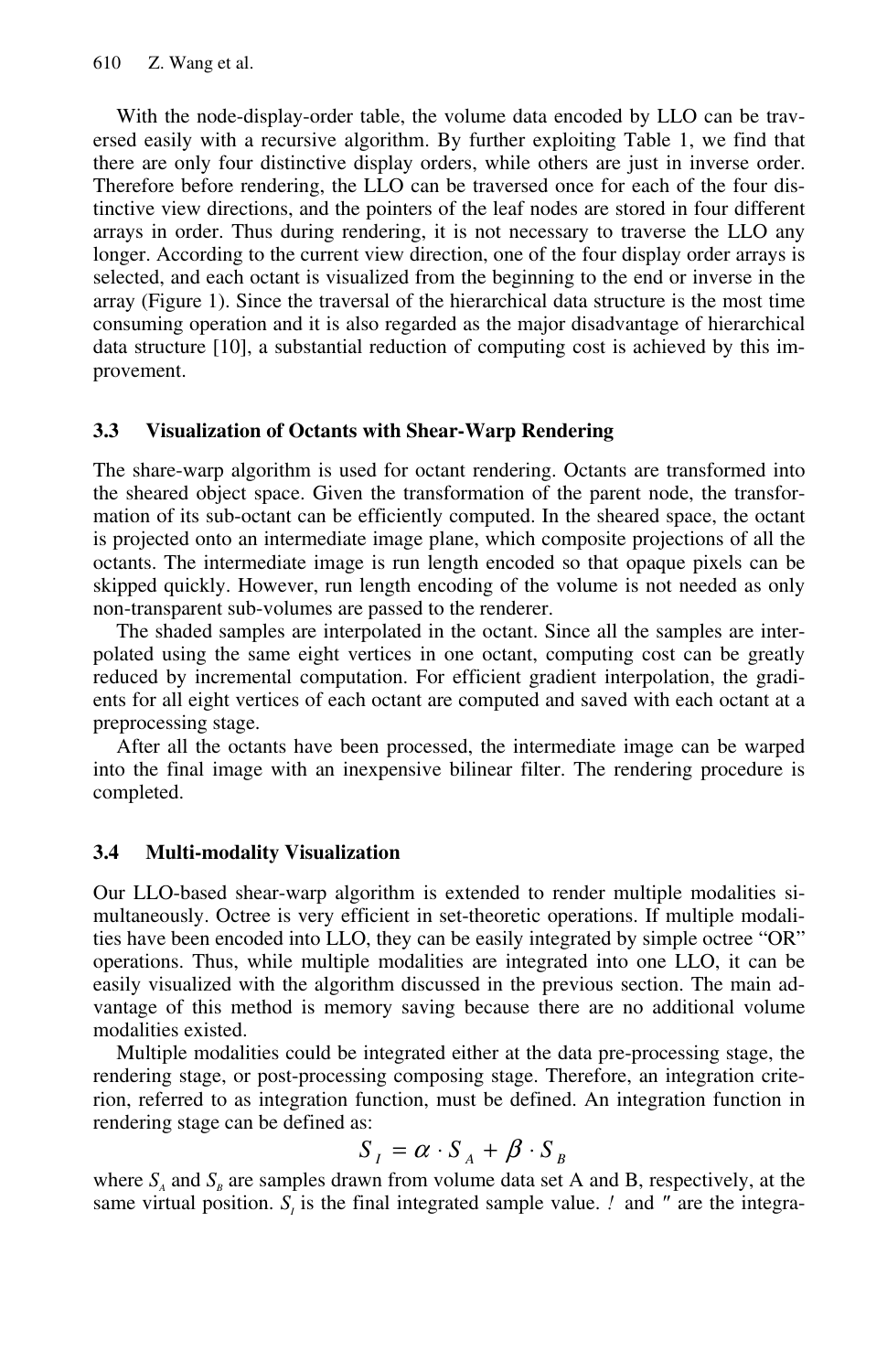tion factors. A lookup table as shown in Table 2 can be maintained for efficient multimodality integration.

| <b>Intensity value</b> |          |          |
|------------------------|----------|----------|
|                        |          |          |
|                        |          |          |
| $\cdots$               | $\cdots$ | $\cdots$ |

**Table 2.** Integration factor lookup table

Different samples according to their intensity values are weighted differently so that multiple structures in different modalities can be flexibly classified and visualized together without confusion. In this method, boundary check is necessary, because the integrated sample value may exceed the permitted maximum value.

### **4 Results and Discussion**

We compared the performance of our LLO-based ray-casting renderer with that of the conventional ray-casting algorithm. We observed significant speedup in comparison with the latter and almost no change in image quality. The shear-warp algorithm is under implementation and we expect to have even better results.

Our LLO-based ray-casting renderer has achieved average 3.8 times of speed acceleration with comparable image quality compared to the conventional ray-casting method, on 4 CT, MRI, and rotational angiography datasets shown in Table 3. The results are obtained on a PC with 1.4GHz Pentium III CPU and 512MB physical memory. The rendered image has resolution of  $256\times256$ . We use a homogeneous threshold of 10 for LLO generation.

From Table 3, the smallest dataset brain vessel did not achieve the best speedup, whereas CT Head **–** Skull and MR Brain datasets achieved the best performance. There are two reasons. Firstly, the brain vessel data are most semi-transparent, while CT Head Skull and MR Brain datasets have opaque surfaces. So early ray termination due to the opacity of these surfaces has accelerated the speed of ray-casting algorithm on the latter two datasets. Secondly, the non-transparent voxels of the brain vessel dataset scatter in the volume space, while the non-transparent voxels of CT Head Skull and MR Brain datasets are scatter in small regions. There are more large empty octants in the LLOs of latter two datasets that help the volume rendering skip space more quickly and efficiently. On the other hand, because the brain vessel dataset consists of many small octants, it gains very good image quality. We also found that both the highest and the lowest speedup performance are acquired from the same dataset CT Head. By further manipulation of the dataset, we can found that there is a large noisy block located exactly behind of the head. In the Face image, the noisy block reduced the performance significantly. On the contrary, the noisy block is filtered in the Skull image, so the left large empty space encoded by LLO benefit the performance significantly.

Therefore, the acceleration performance of LLO for volume rendering is often dataset-dependent, and the LLO-based rendered images are similar to the images rendered by brute force ray-casting. The preliminary results achieved so far do not demonstrate the full capability of the method. Therefore, better performance can be expected in the future.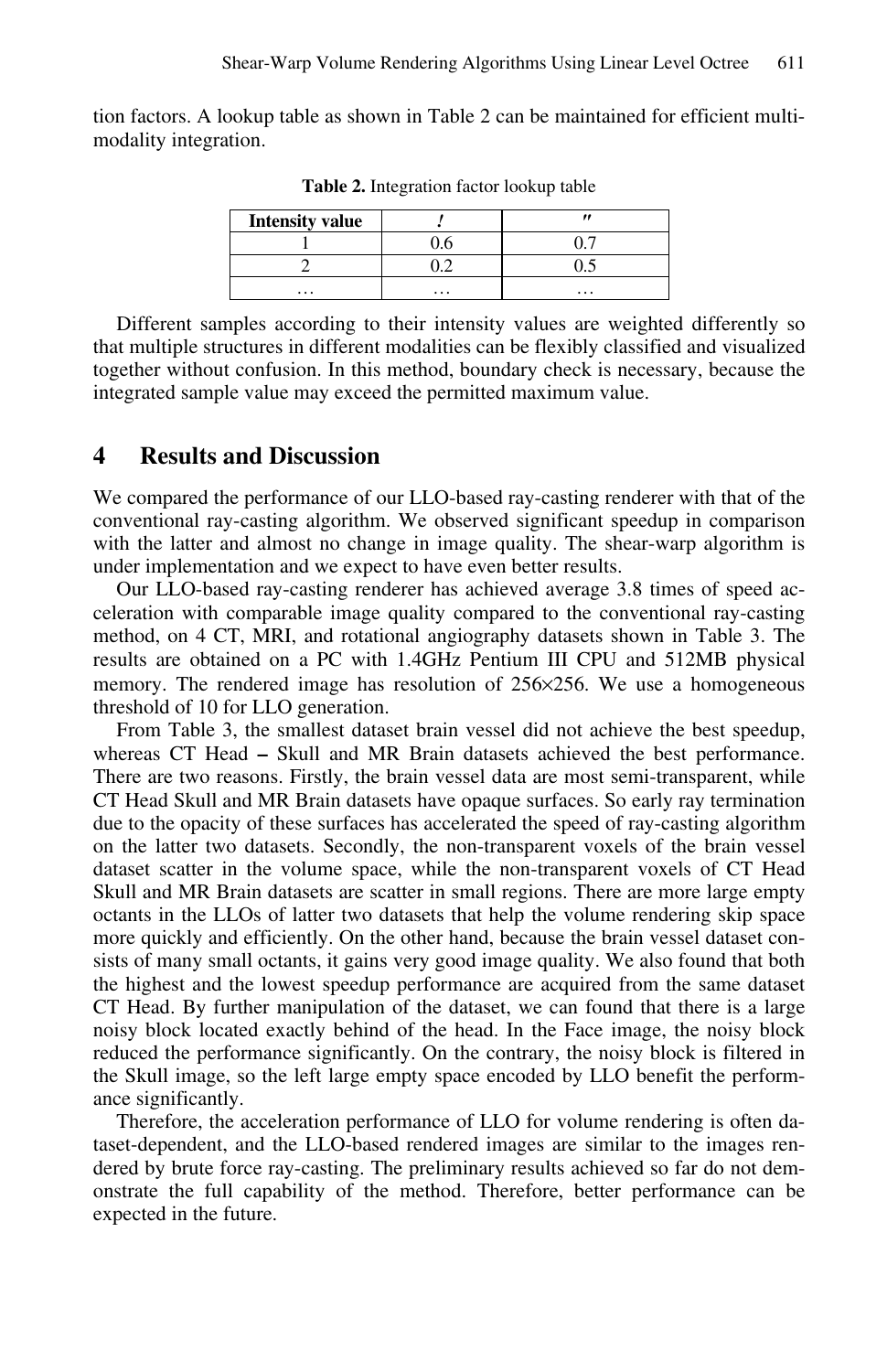| <b>Dataset</b>                                            | <b>Brute force ray-casting</b> | LLO-based ray-casting | Speedup |
|-----------------------------------------------------------|--------------------------------|-----------------------|---------|
| <b>Brain Vasculature</b><br>$(128 \times 128 \times 128)$ |                                |                       | 3.2     |
| CT Head - Face<br>$(256 \times 256 \times 113)$           |                                |                       | 2.9     |
| CT Head - Skull<br>$(256 \times 256 \times 113)$          |                                |                       | 4.9     |
| <b>MR</b> Brain<br>$(256 \times 256 \times 109)$          |                                |                       | 4.2     |

**Table 3.** Rendering timings and speedup performance

Figure 3 demonstrates our LLO-based ray-casting algorithm for multi-modality rendering. The two datasets used are VHD Male and a patient's cerebral angiography. The former has resolution of 256 x 256 and involved a total of 85 slices with 5 mm inter-slice gap, and is acquired by multi-slice CT scanner. The latter is a reconstructed rotational x-ray angiography (XRA) data from GE. The CT images and reconstructed XRA are registered and visualized on a PC.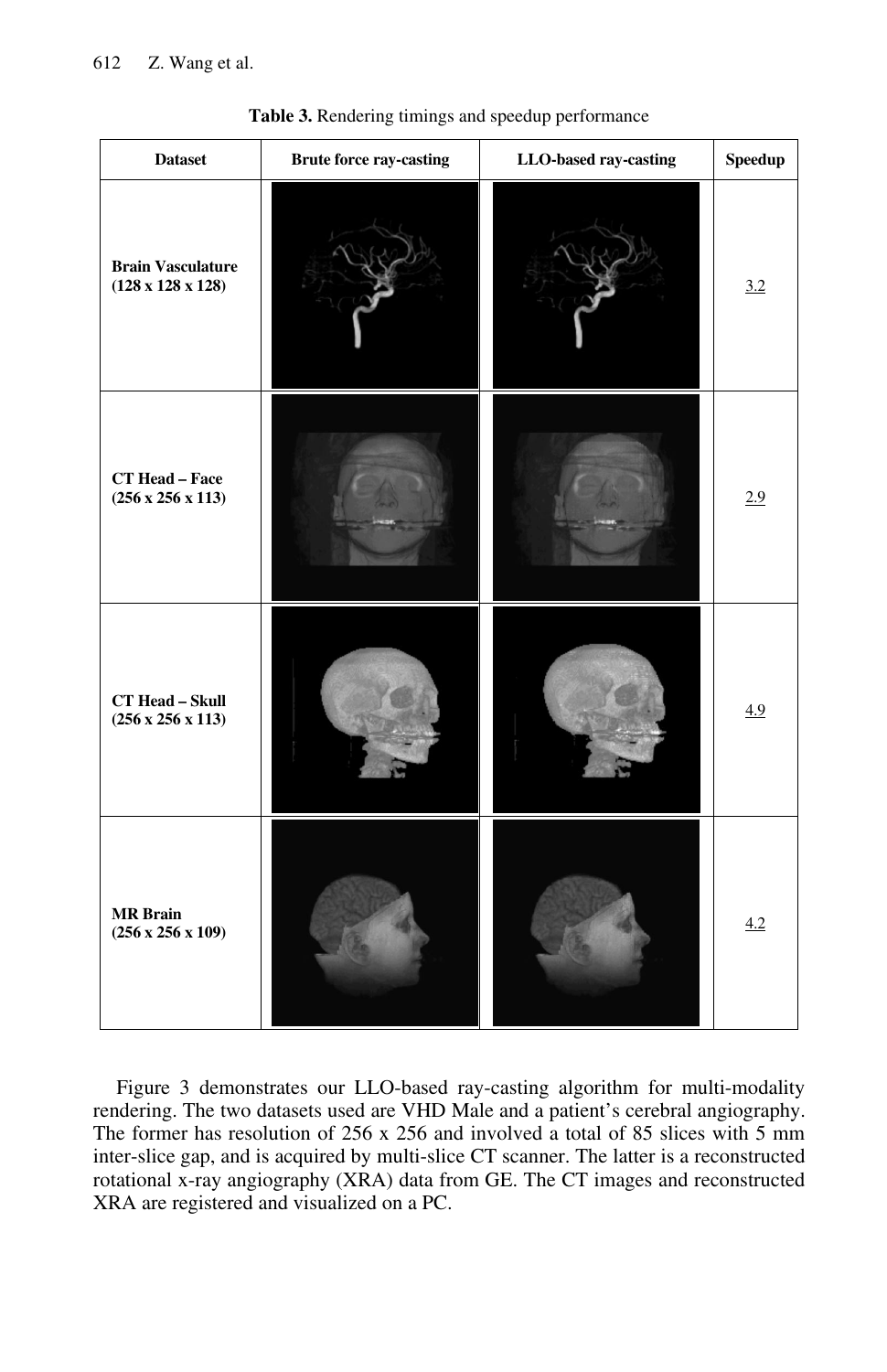

**Fig. 3.** Multi-modality rendering

### **5 Volume Rendering in Medical Simulation**

The LLO-based volume renderer is part of our effort in developing PC-based interactive medical simulator [11, 12]. Figure 4 shows volume rendered images of cerebral vasculature and the GUI of a system that is developed to register the volume rendered images of the same patient vascular with the volume rendered CT images of the VHD Male dataset.



**Fig. 4.** PC-based medical simulator:(a) Cerebral vessels; (b) Cerebral vessels registered with VHD head rendered as a fluoroscopic image

## **6 Conclusion**

In this paper, we present our initial work on a new shear-warp algorithm based on spatial data structure. The proposed algorithm has several advantages. Firstly, because of the employment of a shear-warp renderer, each octant is considered only once during rendering, and only the relevant octant is considered each time. Secondly, the algorithm takes advantage of 3D coherency of the volume data rather than 1D coherency in pure shear-warp algorithm so that in 3D regions of both low presence and low variation, the algorithm can work efficiently. Additionally, because the samples in the same octant are computed by incremental interpolation among the same set of vertices, supersampling in three directions (x, y and z) can be performed with little cost compared with pure shear-warp algorithm. Finally, this method only keeps "black" octants of one LLO instead of 3 copies of RLE-encoded data as in shear-warp algorithm. We plan to have this new LLO-based shear-warp algorithm to form the basis for multi-modal and 4D volume visualization in our PC-based simulator.